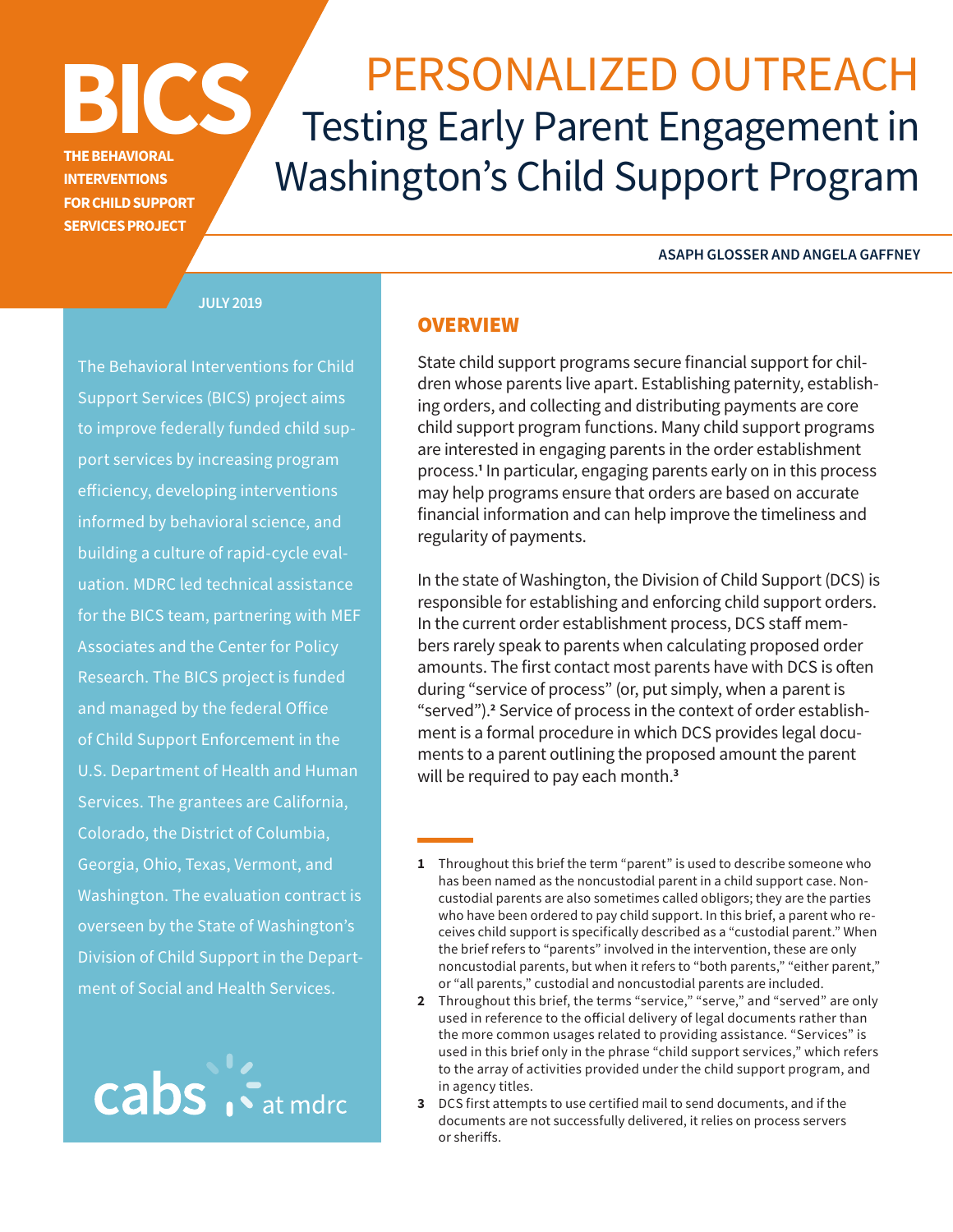According to an analysis of DCS data, payments on newly established orders are low.**<sup>4</sup>** In addition, 75 percent of the orders included in that analysis were established by default, meaning the parents did not actively engage in the child support process before their proposed order amounts went into effect.

The BICS team heard from DCS staff members a belief that parents' distrust of the child support agency may make them less willing to comply with their orders. For the BICS intervention, therefore, DCS aimed to foster a more cooperative relationship with parents during the order establishment process, in order to increase collections in the short term and ultimately to obtain more regular payments in the longer term. The intervention included several components: a specialized unit of caseworkers; pre-service outreach phone calls; a follow-up letter to parents who could not be reached by phone; and a new cover sheet for the service package.

To test the intervention, DCS randomly assigned more than 1,800 parents with new child support cases in Washington to one of two groups: intervention or control. Control group parents received business-as-usual conditions, while those in the intervention group received the new process.

There was limited evidence that the intervention increased parent engagement in the order establishment process. In addition, the intervention did not improve payment outcomes in the first six months following random assignment as DCS and the BICS team hypothesized it would. There are several potential explanations for the lack of impacts on payment outcomes. For one thing, there was no specific call to action related to making payments included in this intervention. For another, DCS made contact with a relatively low percentage of parents in the intervention group (54 percent), which may have reduced the effects of the intervention. It may also be that nonpayment is due to issues that are not behavioral in nature, such as a parent's inability to pay or poor relationship with the custodial parent.

On a positive note, the intervention did not have any negative impacts on service efficiency. Before the intervention, many staff members expressed concerns that calling parents in advance of service could lead them to evade service and would delay the order establishment process. However, study results show that the pre-service outreach efforts did not make it more difficult to serve parents within 90 days.

Though there is limited evidence of measurable impacts on key outcomes, the caseworkers involved in the intervention and state agency leaders liked this new approach. Agency leaders felt that the experience showed it is possible to train staff

**<sup>4</sup>** The BICS team analyzed 8,780 cases associated with 7,951 parents opened between October 2013 and October 2014 and found that only 24 percent of parents made any payments in the first six months after their orders were established.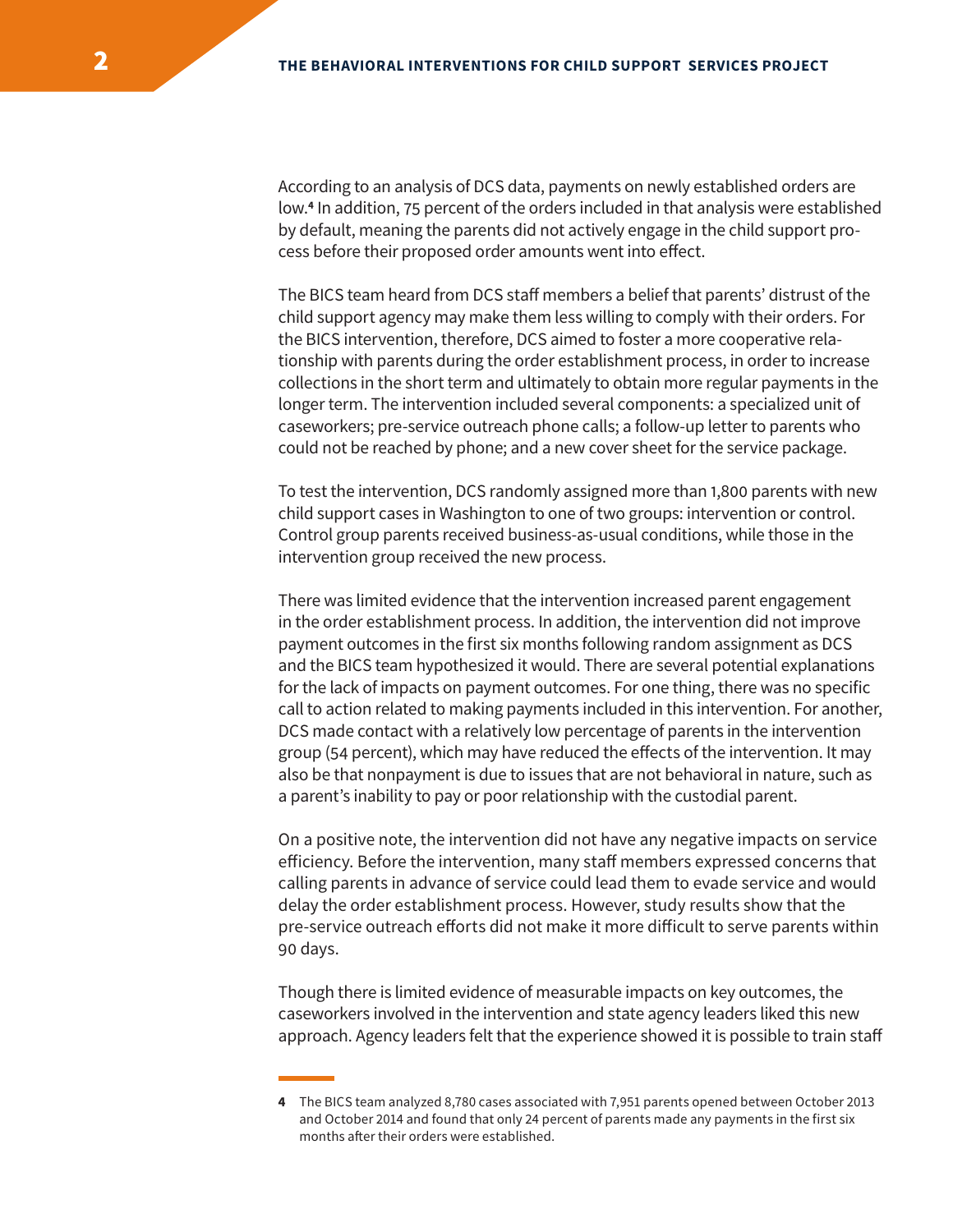members to implement an approach informed by behavioral science. The specialized BICS caseworkers who volunteered to deliver the intervention saw it as an opportunity to take a more active, customer-focused approach to case management and found that parents they called were generally receptive to their efforts.

The following sections provide more background on the existing order establishment process, the intervention's design, results from the study, implementation findings, and lessons and next steps.

## THE EXISTING PROCESS

In Washington, new cases are created in the child support system when a parent applies for child support services from DCS or when a custodial parent applies for public assistance and indicates the other parent is out of the household. Child support orders in Washington are established through either an administrative or a judicial process. Across all cases, order establishment is roughly split between the two processes, but in cases where parents have lower incomes, and especially in cases where the custodial parent receives public assistance, orders are more likely to be established through the administrative process. The BICS intervention focused only on new administrative cases.

New cases are set up by an intake staff member, and then an automated system assigns them to caseworkers at one of the nine field offices statewide. The caseworker assigned the case attempts to identify a valid address for the parent, determines the parent's income based on available information, and calculates a proposed order amount based on both parents' incomes.**<sup>5</sup>**

This proposed order amount can have long-term implications. If DCS successfully serves both parents and neither parent contests the proposed amount, this amount becomes the monthly child support obligation by default. There can be negative consequences for setting the obligation either too high or too low relative to the parent's ability to pay. If DCS has overestimated the parent's ability to pay, the parent may not be able to pay regularly or in full, causing the parent to fall into debt and creating instability for the custodial parent and child(ren). If DCS has underestimated the parent's ability to pay, the custodial parent and child(ren) will not receive the appropriate amount of support.

**<sup>5</sup>** Usually caseworkers calculate proposed order amounts using parents' recent earnings as shown in government databases, but they estimate income for parents with little or no earnings history. For example, a caseworker will often assume a parent works 40 hours per week at minimum wage and calculate a proposed order based on this assumption. Either parent can also provide income documentation or information about his or her contribution to a child's medical and health care, and that documentation or information can influence the proposed order amount. However, in interviews with the BICS team, DCS staff members said that it is uncommon for either parent to actively volunteer information, particularly if the parents have low incomes.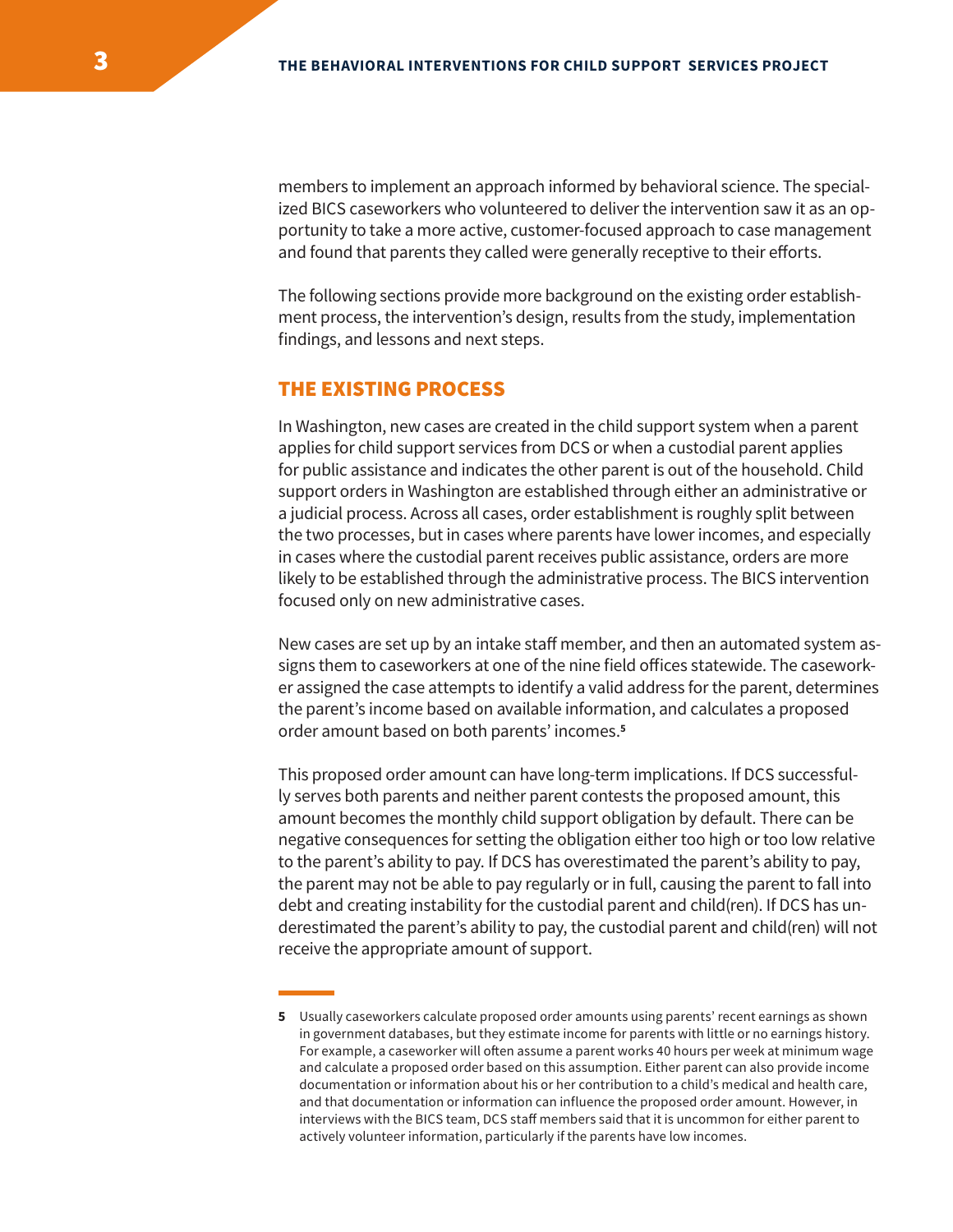After calculating the proposed order amount, the caseworker generates a service package for each parent. The service package includes the proposed order amount, worksheets explaining how the amount was calculated, and a hearing-request form. Either parent can submit the hearing-request form in order to contest the proposed order amount.

All parents have three options when they receive the service package:

- **1 Call the caseworker.** A parent who calls his or her caseworker after service but before the order is finalized can gain several potential advantages. The caseworker can:
	- $\blacksquare$  Modify the proposed order amount if either parent provides additional relevant information**<sup>6</sup>**
	- Initiate a request for a hearing with an administrative law judge if the parent does not agree with the proposed order amount
	- Facilitate a settlement process in which both parents agree to a final order without a judge's involvement
	- Refer a parent to outside resources such as employment services, training, or legal services that can help with access and visitation issues
- **2 Request an administrative hearing** using the hearing-request form in the service package. At the hearing, the parent can present new information or learn more about the case with an administrative law judge present.
- **3 Do nothing.** If a parent does not request a hearing or call the caseworker within 20 days, the notice becomes an order by default.

The service package is typically the first contact between DCS and a parent. According to DCS staff members and leaders, very few caseworkers make contact with parents before service to obtain income information or to verify the information already in hand. Several staff members expressed concerns to the BICS team that calling parents before service could alert them of the impending child support obligation and that they might then try to evade service. Such evasion could slow the order establishment process, since successful service is an essential step.

**<sup>6</sup>** Examples of relevant information include evidence of self-employment or other work not reflected in government databases, or any factors that would justify setting the order amount very low or even at zero (such as if the noncustodial parent was incarcerated or was receiving Supplemental Security Income benefits, which are designed to help aged, blind, and disabled people with little or no income).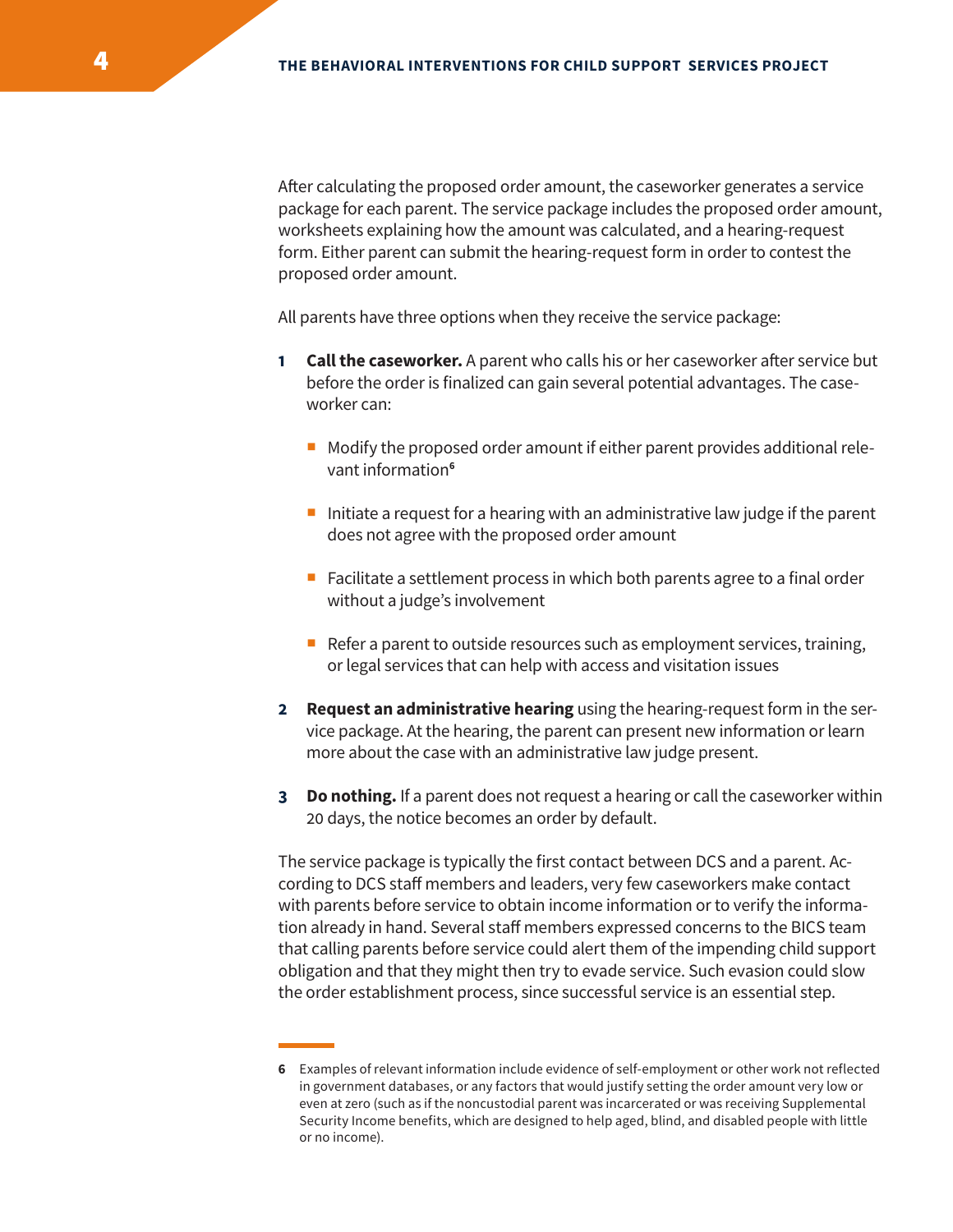Even when parents are served successfully, both DCS staff members and parents told the BICS team that parents in the administrative establishment process are often unaware that their orders have gone into effect until enforcement actions begin (for example, when DCS sends an income withholding order to the parent's employer to start withholding child support payments from the parent's wages).

## INTERVENTION DESIGN

For this BICS intervention, DCS identified the goal of fostering a more cooperative relationship with parents during the order establishment process in order to improve their perception of DCS. DCS staff members and leaders felt that building a more positive relationship would increase collections from parents with newly established orders in the short term and lead to more regular payments in the longer term.

After DCS identified this goal, the BICS team and DCS used a process called "behavioral diagnosis and design" to develop an intervention. Through interviews with staff members and analysis of DCS data, the BICS team mapped out the steps involved in order establishment and identified "behavioral bottlenecks." Behavioral bottlenecks are points when parents and staff members may face psychological and behavioral tendencies that get in the way of a desired or intended behavior. The BICS team also interviewed a small number of parents during this process. The interviews with staff members and parents also supported DCS leaders' theory that the order establishment process was creating an adversarial relationship between parents and DCS, potentially negatively affecting child support payments. The intervention designed by the BICS team focused on addressing the following bottlenecks:

- **The materials parents receive are long and complex.** The service package and other written communications parents receive from DCS are roughly 15 pages long and include a combination of detailed worksheets for calculating order amounts and legal forms with dense text. Parents may not understand how the order establishment process works or what they can do if they disagree with a proposed order amount.
- **The tone of the materials creates an adversarial relationship.** Interviews with staff members and parents suggested that the service package (and sometimes even the fact that they have an open child support case) often comes as a surprise to parents and that the language in the service package feels punitive. This perception can create an adversarial relationship between DCS and parents, which in turn may cause parents to withdraw from the process.
- **Parents do not always perceive that they have an opportunity to participate in the process.** DCS's limited interaction with parents can also lead the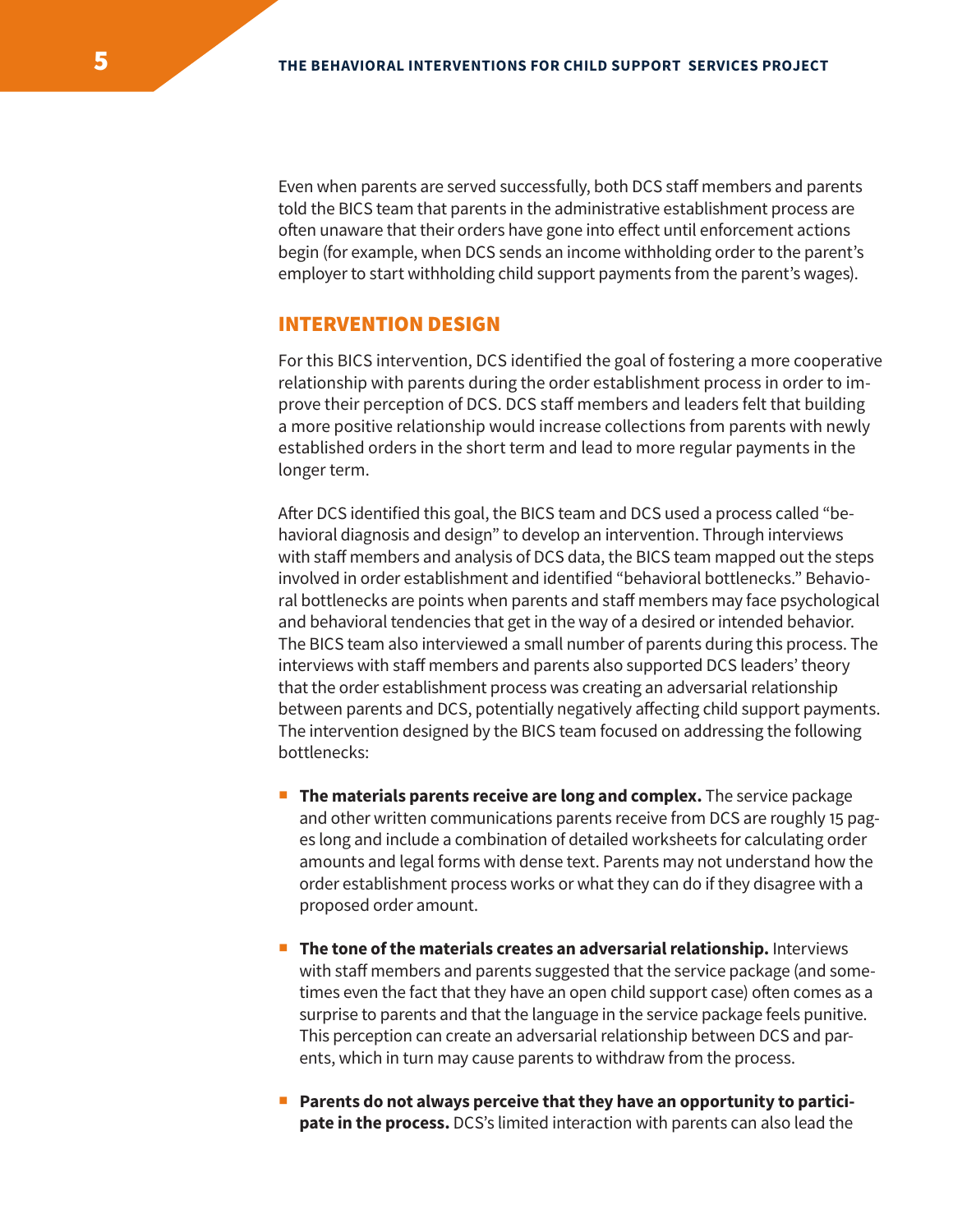agency to propose order amounts based on incomplete information. In interviews, some parents indicated that they felt their proposed order amounts did not reflect their life circumstances. The BICS team also found that parents were often unaware that there were steps they could take to try to alter a proposed amount.

In response to these bottlenecks, the BICS team sought to design an intervention to simplify and personalize information presented to parents, clearly explain parents' options and next steps in the process, clarify the consequences of inaction, and build trust between parents and DCS. The intervention included four components, also summarized in Figure 1:

#### **1 BICS Caseworkers**

 $\blacksquare$  The intervention was delivered by five specialized BICS caseworkers. These caseworkers received special training in principles of behavioral science and procedural justice.**<sup>7</sup>** They focused on establishing and enforcing orders for the intervention group.

## **2 Phone Outreach to Parents Before Service**

**Pre-service phone calls guided by talking points and a checklist informed by behavioral science.** The BICS team developed a checklist and talking points for BICS caseworkers to follow to ensure they delivered consistent messages. The talking points provided an overview of the establishment process and stressed DCS's neutral role in the process. The materials provided





**<sup>7</sup>** "Procedural justice" refers to the idea that people's perception of a process and how they are treated during it determines how they respond to it. The five central components of procedural justice are the neutrality of the process, voice and participation, respect, understanding, and helpfulness. For more information, see Emily Gold La Gratta and Elise Jensen, "Measuring Perceptions of Fairness: An Evaluation Toolkit" (New York: Center for Court Innovation, 2015).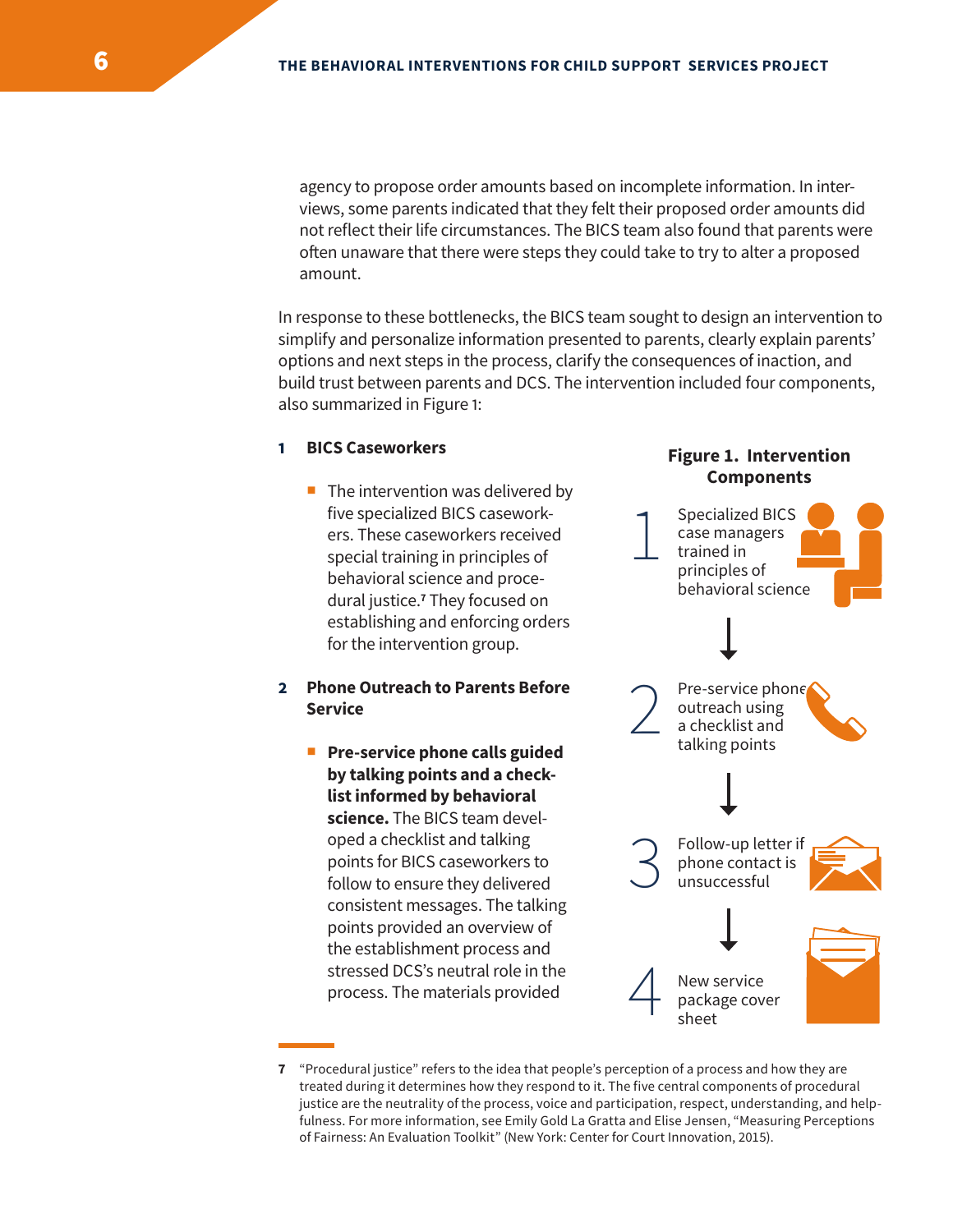tips for how caseworkers could explain what information was used to calculate the proposed order amounts. The checklist also encouraged caseworkers to pause at multiple points to ensure parents understood what they had heard, and directed caseworkers to emphasize that they wanted to make the process as fair as possible. On these calls, BICS caseworkers described the service package they would be sending by certified mail and encouraged parents to sign for it as the immediate next step.

**Three required call attempts.** If the BICS caseworkers were unable to reach the parent on their first try, they made at least two additional attempts at various times of day.

#### **3 Personalized Follow-Up Letter If Phone Contact Did Not Occur**

If parents did not answer by the third call, BICS caseworkers sent them a follow-up letter encouraging them to call DCS (Figure 2). Personalized language addressed parents by name and encouraged them to "have a say" in their order amounts to ensure they felt greater control over the process. In addition, the letter described how important and easy it was to call a caseworker, and it attempted to simplify the process and reframe the relationship between DCS and parents as a helpful one.**<sup>8</sup>** The letter included a deadline for responding to give parents a sense of urgency. In addition, the letter included language intended to increase the salience of the messaging, making the consequences of inaction prominent and easy to understand. Specifically, it noted that if parents did not respond by the deadline, caseworkers would move forward in calculating their proposed order amounts and preparing their service packages.

#### **4 Service Package Cover Sheet**

BICS caseworkers added a cover sheet to the front of each service package sent to parents in the intervention group (Figure 3). The cover sheet provided clear instructions, such as "read this first." It also included a simple summary of the proposed order amount and a list of steps the recipient should take next. Personalized language reframed the relationship between the caseworker and parent as one of assistance and helpfulness. The cover sheet clearly presented the income information on which the proposed order amount was based and the consequences of inaction. It encouraged parents to call DCS for answers to their questions.

**<sup>8</sup>** DCS also translated printed intervention materials into Spanish, Somali, and Vietnamese (the three most common languages other than English spoken by parents on DCS's caseload).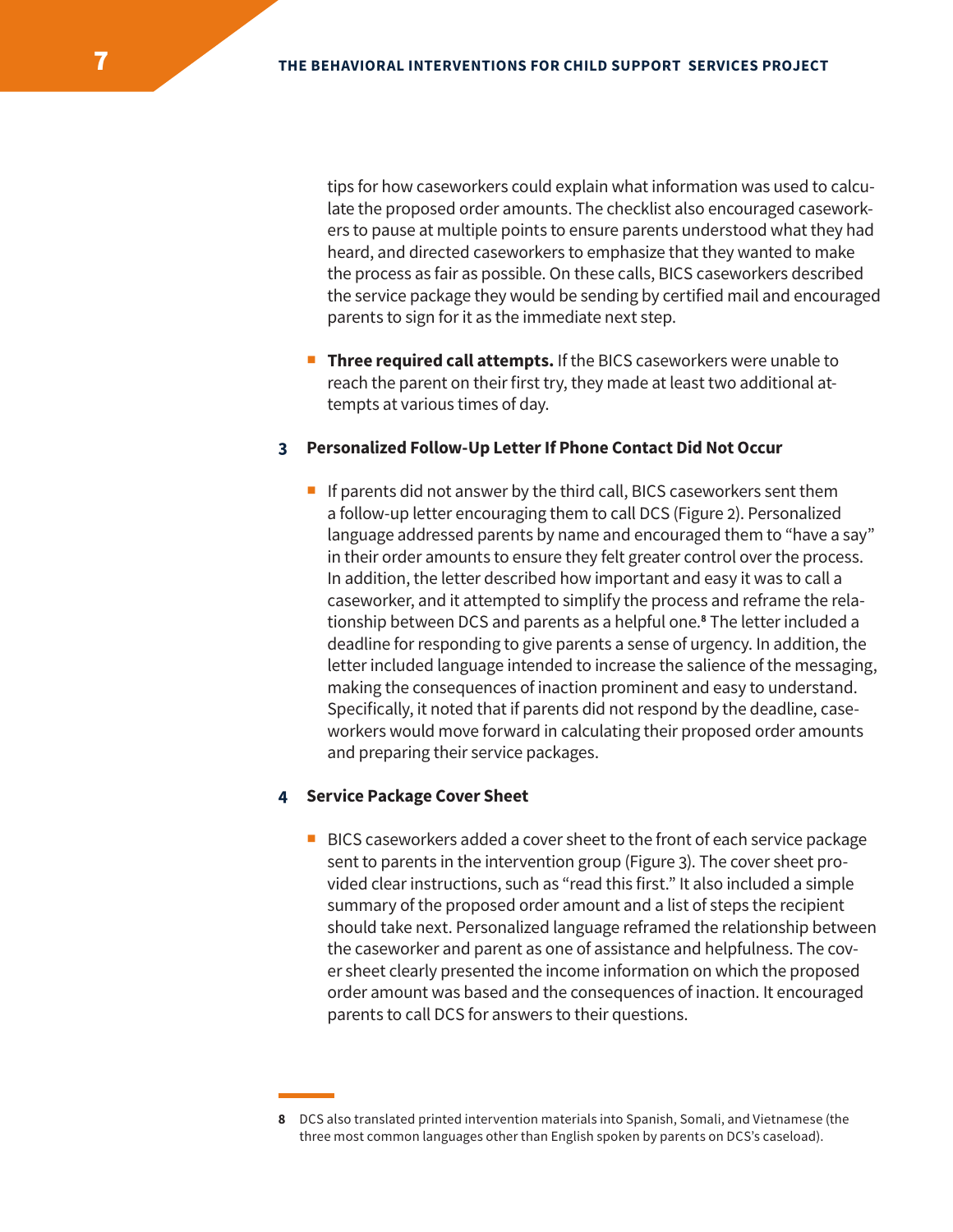

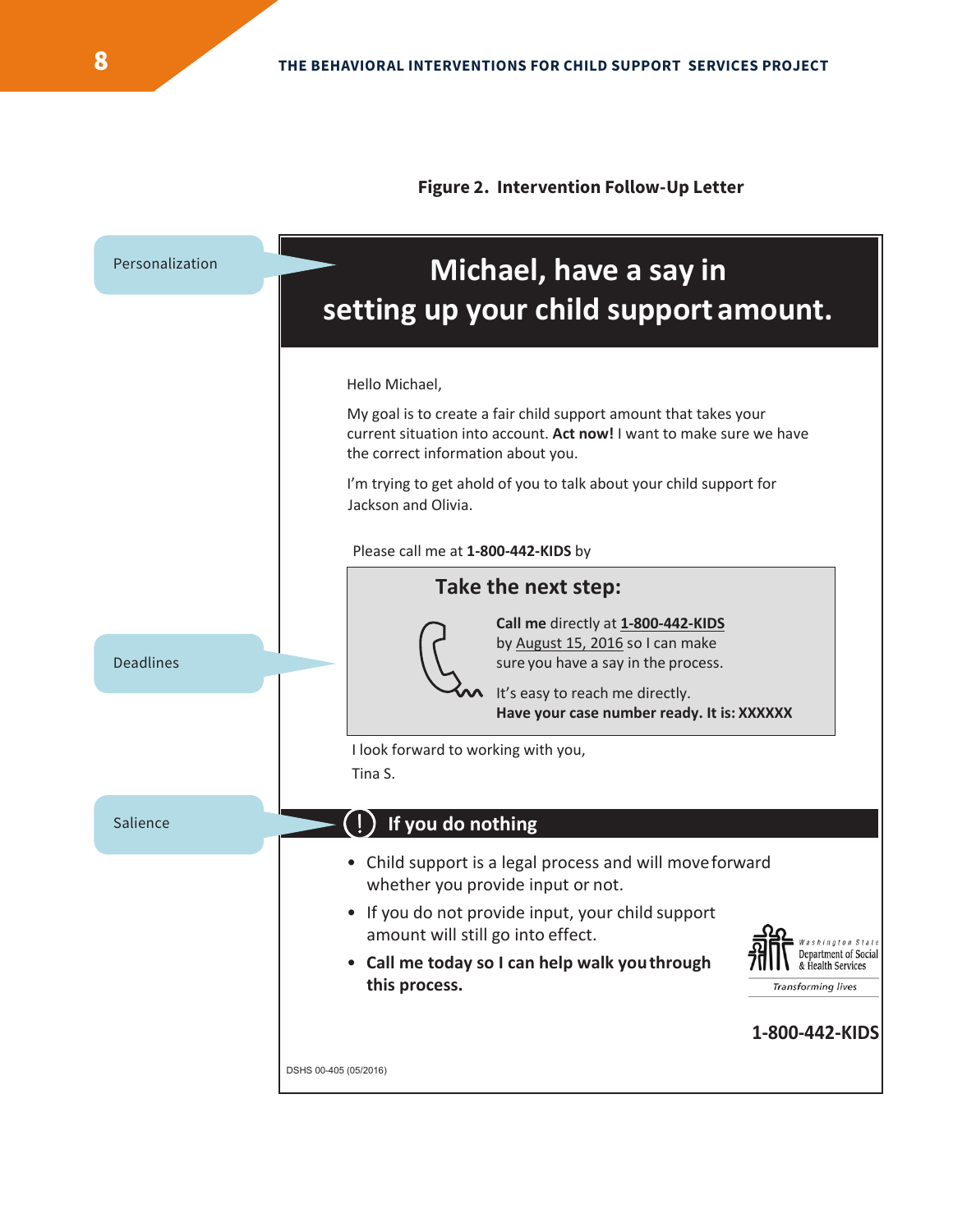#### **Figure 3. Intervention Cover Sheet**

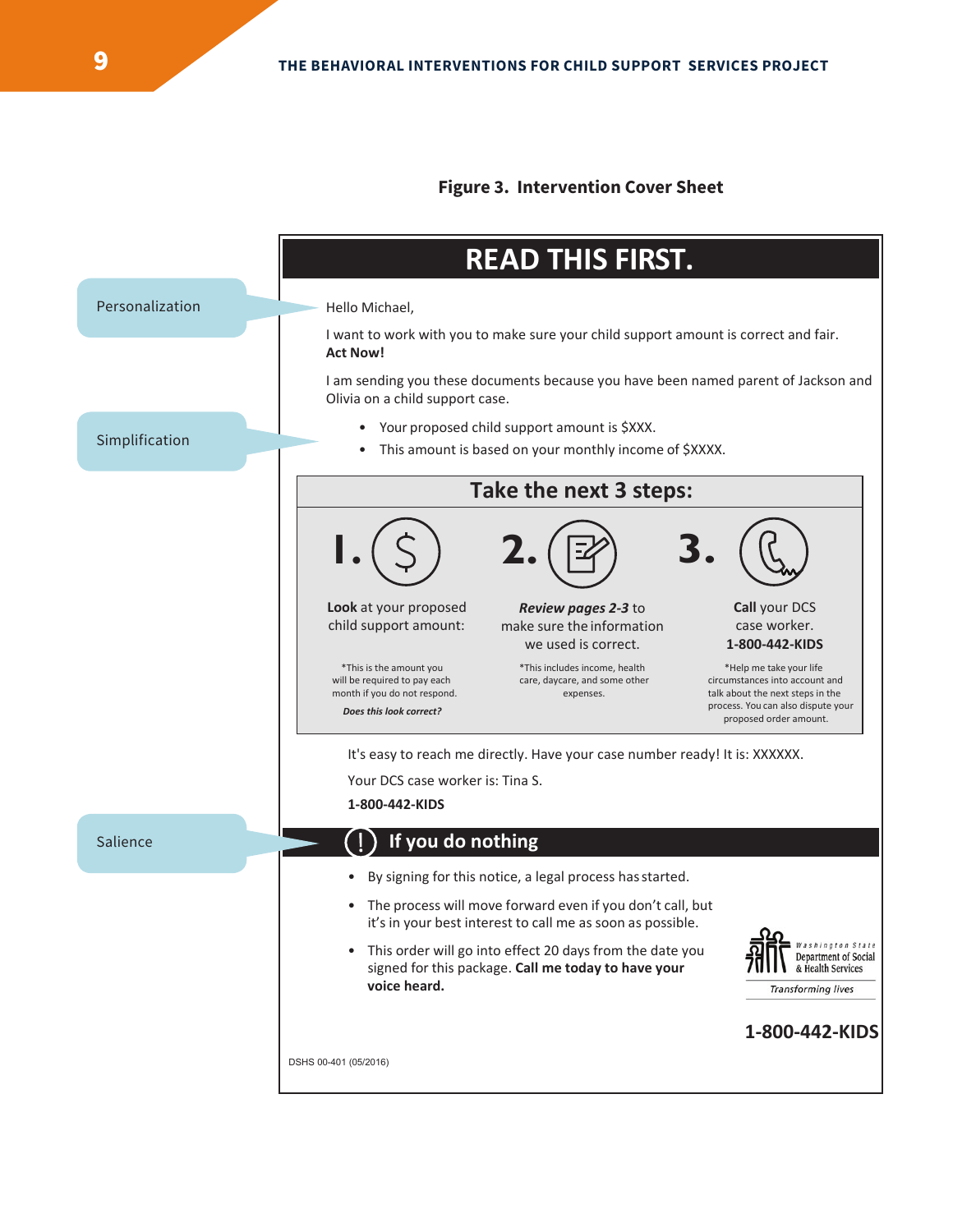# RESULTS

To test the intervention, DCS randomly assigned parents with new child support cases into one of two groups: intervention or control (see Figure 4).**<sup>9</sup>** Cases assigned to the control group received business-as-usual conditions, while cases assigned to the intervention group received intervention conditions. Box 1 provides more details on the study sample, research methods, and data sources.

**Figure 4. Washington Intervention**



To estimate the impact of the intervention, the BICS team compared the outcomes of intervention group members with the outcomes of control group members. In order to determine whether the intervention increased parents' engagement in the order establishment process and the timeliness of payments, the study focused on near-term order establishment and payment outcomes.

**Hearing requests.** DCS and the BICS team hypothesized that if parents engaged in the process, there would be fewer parents who requested hearings after their orders were already established. Such a finding would show that parents now

**<sup>9</sup>** As mentioned above, the study only included cases handled through the administrative process, meaning it excluded judicial cases. It also excluded interstate cases, foster care cases, cases in which a tribal association existed for either parent or the child, cases where paternity was at issue, and cases in which there was a concern about domestic violence between the parties.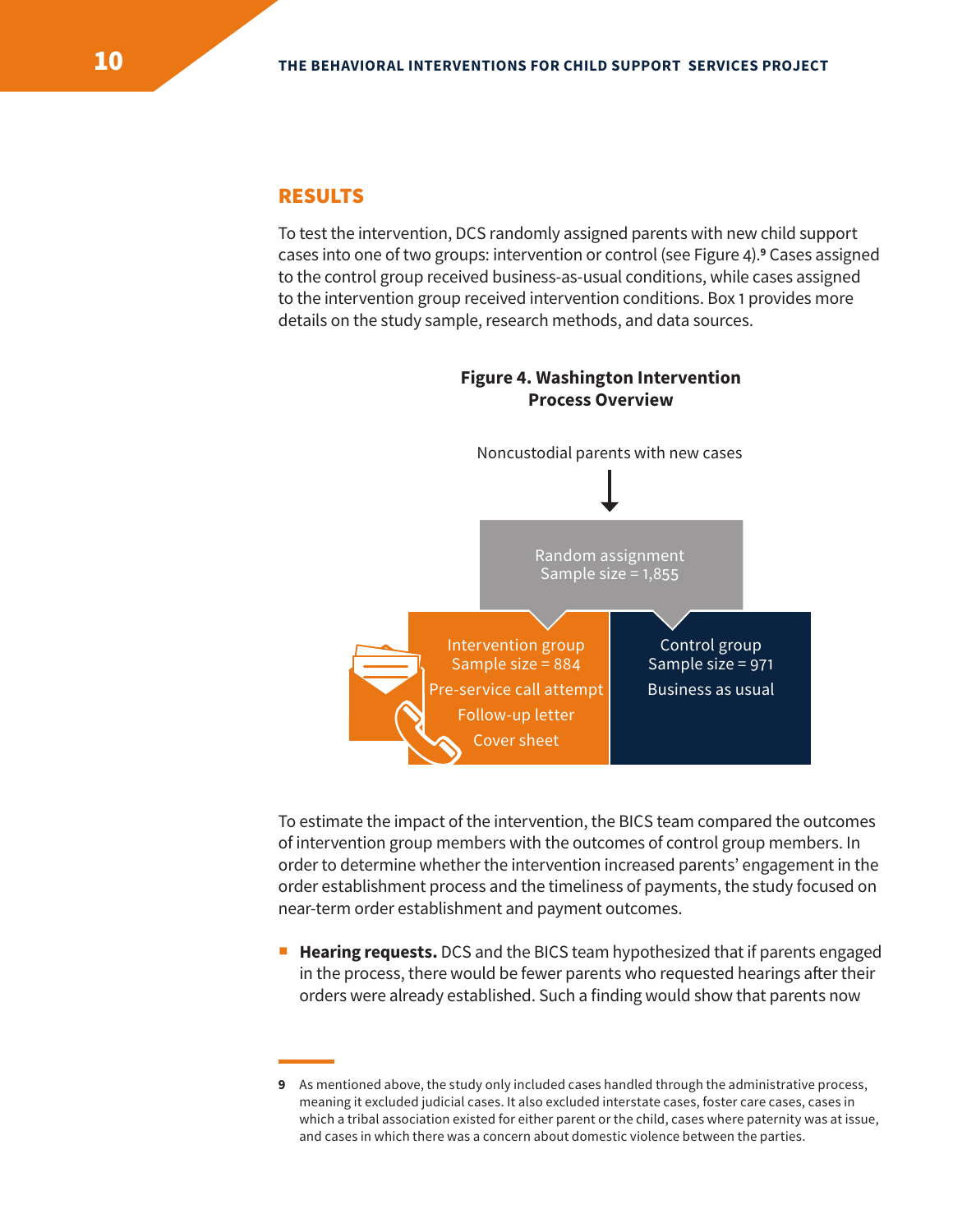#### **Box 1. Data and Methods**

The sample consisted of 1,855 parents with new administrative child support cases meeting the study criteria between May 2016 and July 2017. There were 884 parents in the intervention group and 971 parents in the control group. Random assignment was initially conducted based on the last digit of the noncustodial parent's case-identification number. However, in September 2016 DCS began using an automated tool based on random number generation to conduct random assignment. The baseline characteristics for the sample members randomly assigned using the two methods are similar, and the two methods produced similar impact findings.

To estimate the impacts of the intervention, the BICS team analyzed child support administrative records for all sample members. The impact analysis compares the average (mean) outcomes of intervention group members with the average outcomes of control group members. Because the two groups were randomly assigned, any statistically significant differences between the two groups' outcomes can be attributed to the intervention.

The following data sources were used in the analyses presented in this brief:

- **• Child support administrative records.** The research team obtained data on child support orders established and child support payments from DCS. Total payments and the percentage of cases with any payments made were tracked for six months after random assignment. The study focused on payments on current support only — that is, it did not include payments on child support debts, if they occurred. Outcomes other than payments — including rates of service within 90 days, hearings requests after orders were already established, and types of orders established — were tracked for three months.
- **• Study tracking data.** BICS caseworkers used a web-based tracking tool that DCS designed to track their interactions with parents assigned to the intervention group. It recorded information on the dates when BICS caseworkers attempted to call parents, the rates at which they successfully reached parents, and whether they sent parents BICS printed materials. These data help to show how the intervention was implemented and were used to estimate the cost of the intervention.
- **• Staff-time study.** BICS caseworkers recorded how they spent their time over two weeks of April 2017. These data were used to estimate the net cost of the intervention per person (the additional time and material costs spent on intervention activities relative to comparable, business-as-usual activities).

(continued)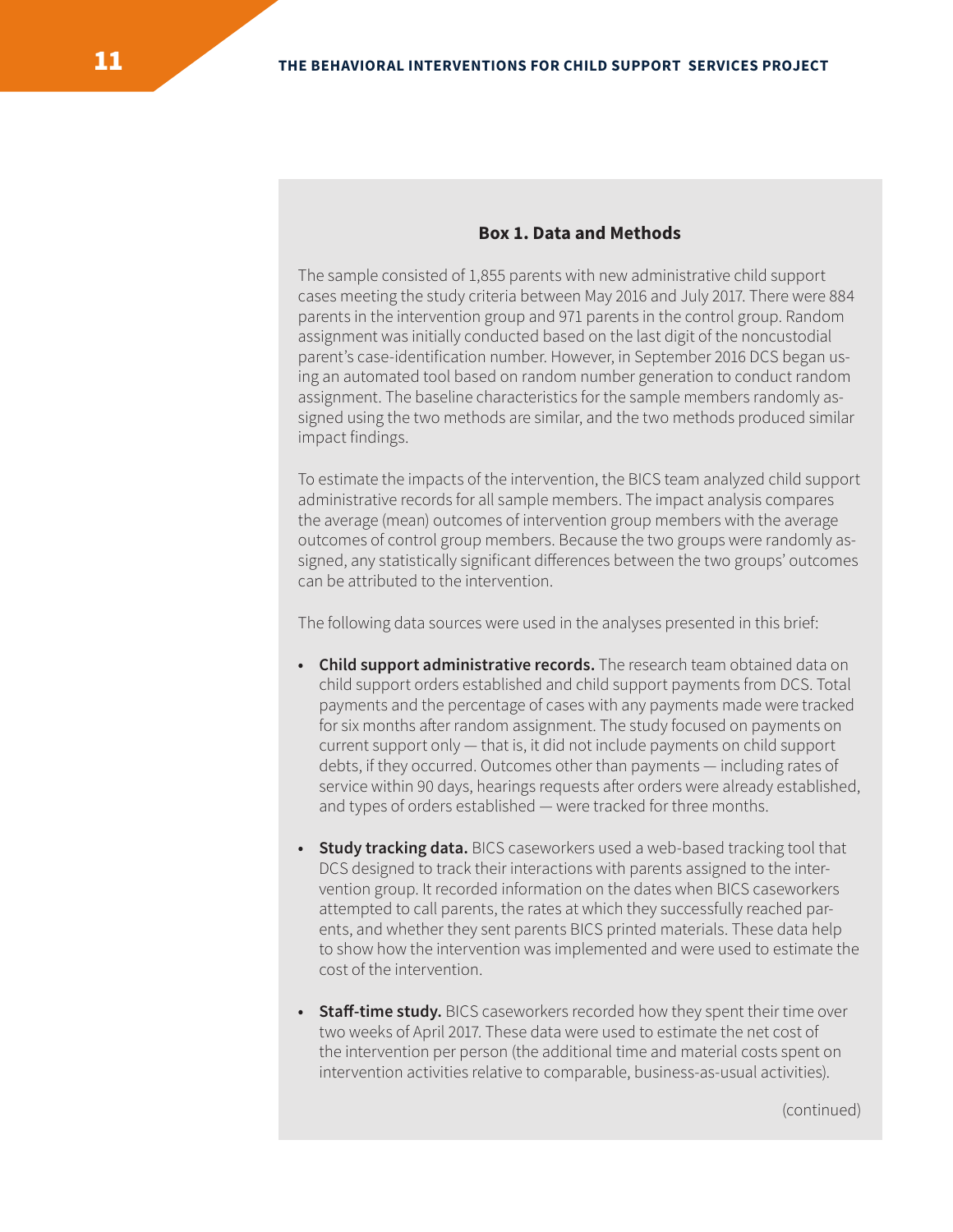#### **Box 1 (continued)**

The study team then multiplied these per-person costs by the quantity of each intervention component delivered to the intervention group as shown in the study tracking data.

- **• Cost information.** DCS provided staff salaries and printing/paper costs to help the BICS team estimate the cost of the intervention.
- **• Site visits.** The BICS team conducted four site visits to DCS headquarters and field offices between 2015 and 2016 to understand how orders were established in the business-as-usual condition, and later to monitor and document how the intervention was implemented. During these visits, the team met with child support staff members involved in the order establishment process. Visits to the field office where the intervention was implemented included observations of BICS caseworkers placing pre-service outreach calls.
- **• Parent interviews.** Before the intervention began, the BICS team conducted interviews with five parents whose orders had been recently established to understand their experiences. Later, the BICS team also interviewed nine intervention group parents by phone to understand how the intervention was implemented and to learn their perceptions of the child support program.

understood their right to a hearing and acted on it (if they wanted to do so) *before* their orders went into effect.

- **Consent orders or agreed settlements.<sup>10</sup> DCS and the BICS team also ex**pected increases in the percentages of parents who obtained consent orders or agreed settlements. Both of these outcomes indicate parental involvement during establishment, in contrast with establishing the order by default.
- **Payments in the first six months.** DCS and the BICS team hypothesized that the intervention would increase payments in the months following order establishment.

**<sup>10</sup>** Consent orders and agreed settlements occur when one or both parents object to a proposed order amount but the parents come to an agreement without requiring a finding by an administrative law judge. Agreed settlements typically happen before a hearing takes place, whereas consent orders typically occur during or immediately before a hearing.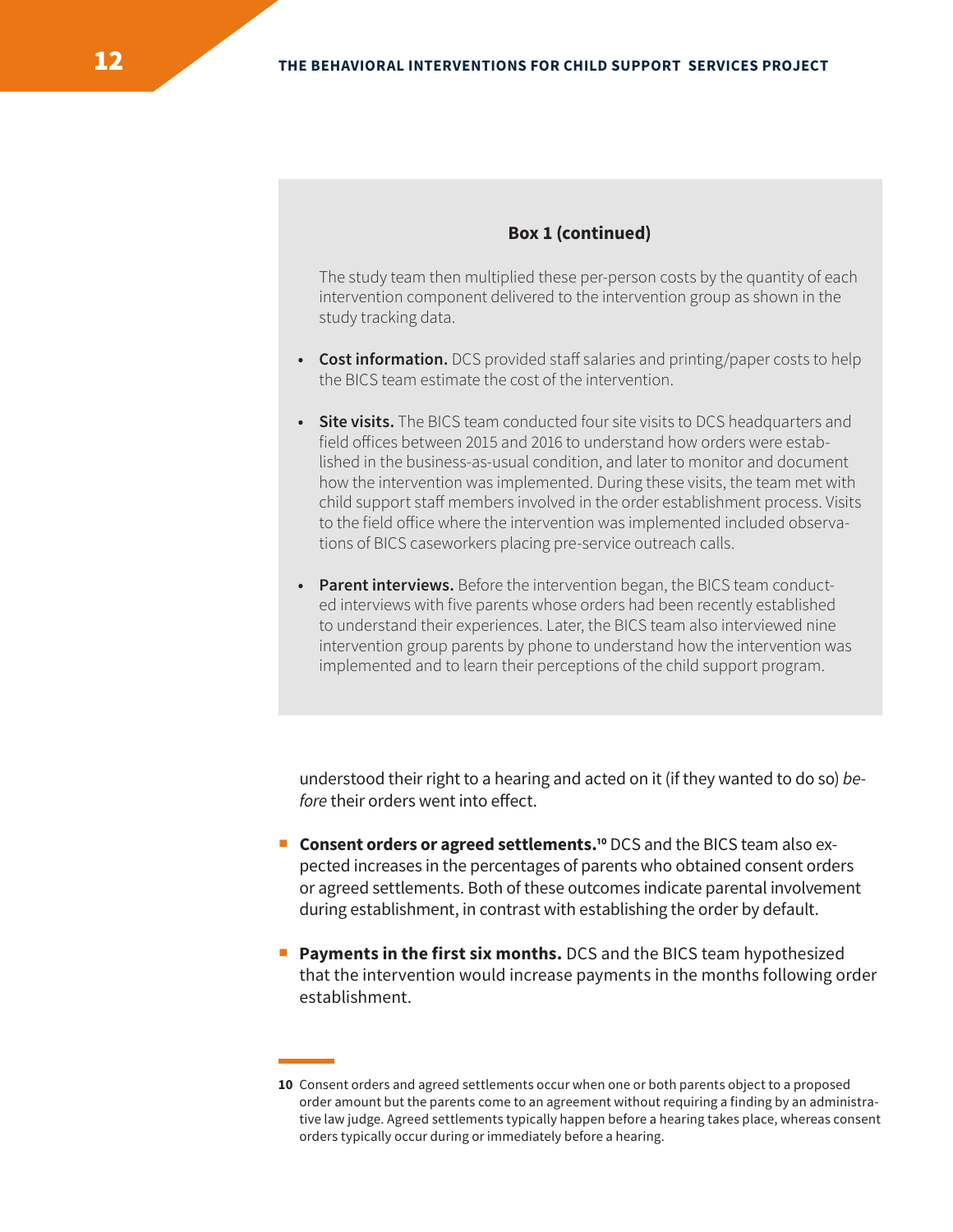**Timely service.** DCS and the BICS team tested whether the intervention affected the number of parents served within 90 days. As mentioned above, many DCS staff members expressed concern that pre-service contact would make it more difficult to serve parents in a timely fashion. However, the BICS team hypothesized that the intervention would not make service more difficult. Seeing a negative impact or no impact on this outcome would support this hypothesis: If the percentage of intervention group parents served within 90 days was approximately the same as the control group, it would demonstrate that earlier contact with parents did not make it harder to serve them in a timely manner.

#### **The intervention did not produce impacts on most order establishment**

**measures.** There is limited evidence that the intervention increased parents' engagement in the order establishment process, as measured by an increased rate of consent orders or agreed settlements and a decreased rate of hearing requests. A higher proportion of intervention group members than control group members received consent orders (5 percent compared with 2 percent), and the difference is statistically significant, meaning that it can be attributed to the intervention with confidence. However, there are no statistically significant differences in the percentages of cases established through agreed settlement. There is also no statistically significant difference in the percentage of parents who requested hearings after their orders were established.**<sup>11</sup>**

#### **The intervention did not produce an impact on child support payments.** As

seen in Figure 5, there are no significant differences between the intervention and control groups in near-term payment outcomes.**<sup>12</sup>** Slightly more than a third of both the intervention and control groups (38 percent and 37 percent, respectively) made at least some payments on their monthly obligations within the first six months after random assignment. This difference is not statistically significant. In fact, the average total payments made in the first six months of the intervention were higher for the control group (\$433) than the intervention group (\$354), but this difference is also not statistically significant.**<sup>13</sup>**

- **12** Figure 5 includes all sample members whether or not their orders were (1) established within six months or (2) established but set at zero dollars per month.
- **13** The study also analyzed the percentage of current support collected among members of the intervention group and the control group. This nonexperimental comparison between members of the intervention and control groups whose orders were established revealed that control group members paid a higher percentage of their current support, though the difference is not statistically significant (23 percent of current support paid by intervention group members compared with 33 percent paid by control group members).

**<sup>11</sup>** The study also analyzed whether differences between the intervention and control groups in order amounts or times to order establishment (measured by the percentages of orders established within 180 days) may have influenced the lack of impacts. However, the analysis revealed no statistically significant differences between the two groups.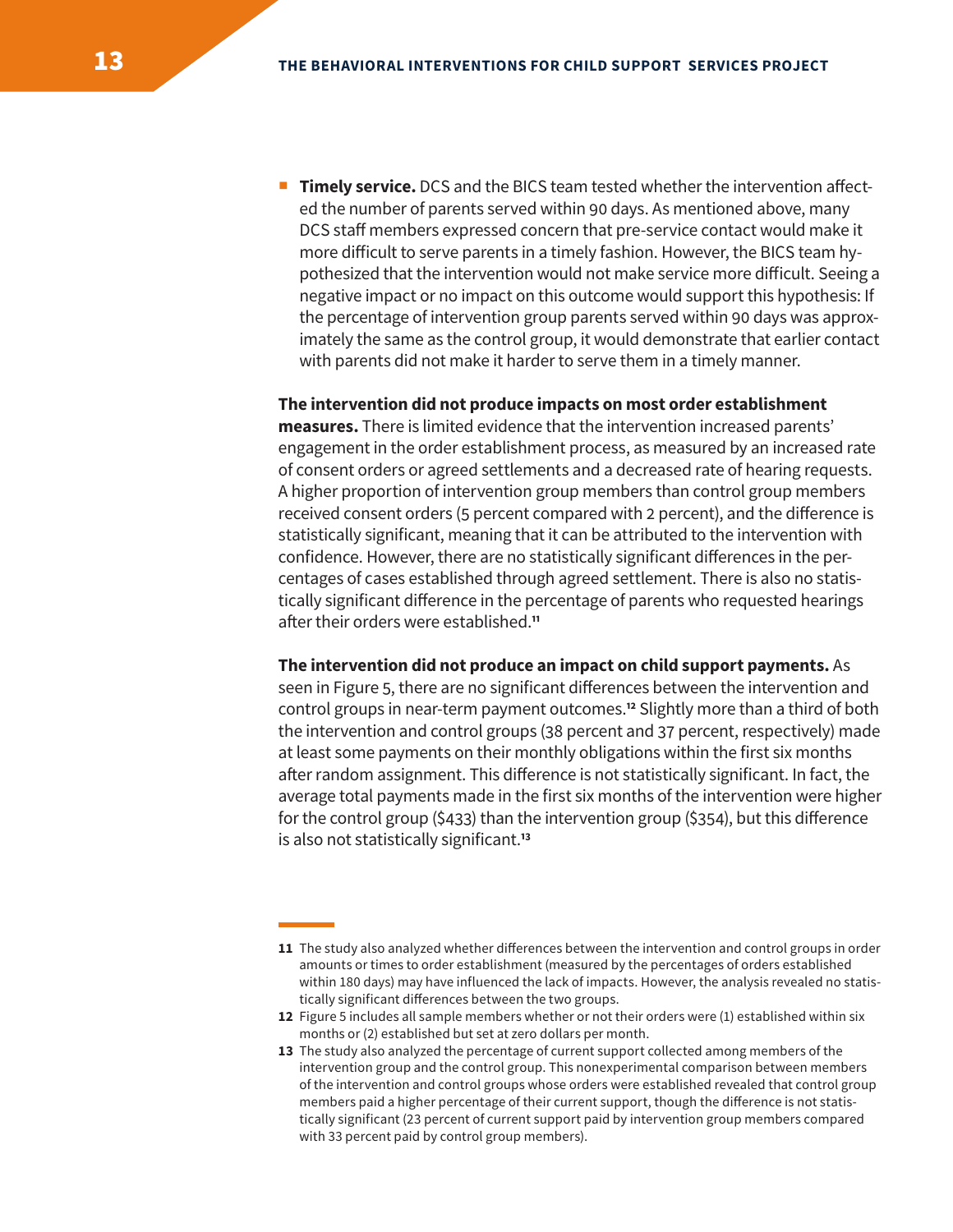# **Figure 5. Percentage of Parents Who Made Any Payment on Current Support, Months 1-6**



SOURCE: Calculations based on data from the Washington State Department of Child Support.

NOTES: Statistical significance levels are indicated as follows: \*\*\* = 1 percent;  $*$  = 5 percent;  $*$  = 10 percent. The total sample size is 1,855 parents, with 884 parents in the intervention group and 971 parents in the control group.

#### **The intervention did not reduce the number of cases served in a timely man-**

**ner.** Figure 6 shows that there is no significant difference between the intervention and control groups in the percentage of cases served within 90 days (53 percent of the intervention group and 52 percent of the control group were served within 90 days). This finding suggests that, contrary to the concerns of many DCS caseworkers, more active outreach approaches in advance of service did not jeopardize the order establishment timetable.

The BICS team also examined effects for subgroups defined by the gender of the noncustodial parent, the custodial parent's public-assistance status (that is, whether or not the custodial parent received public assistance), and the noncustodial parent's past earnings. In general, there were no statistically significant differences in impacts across these subgroups.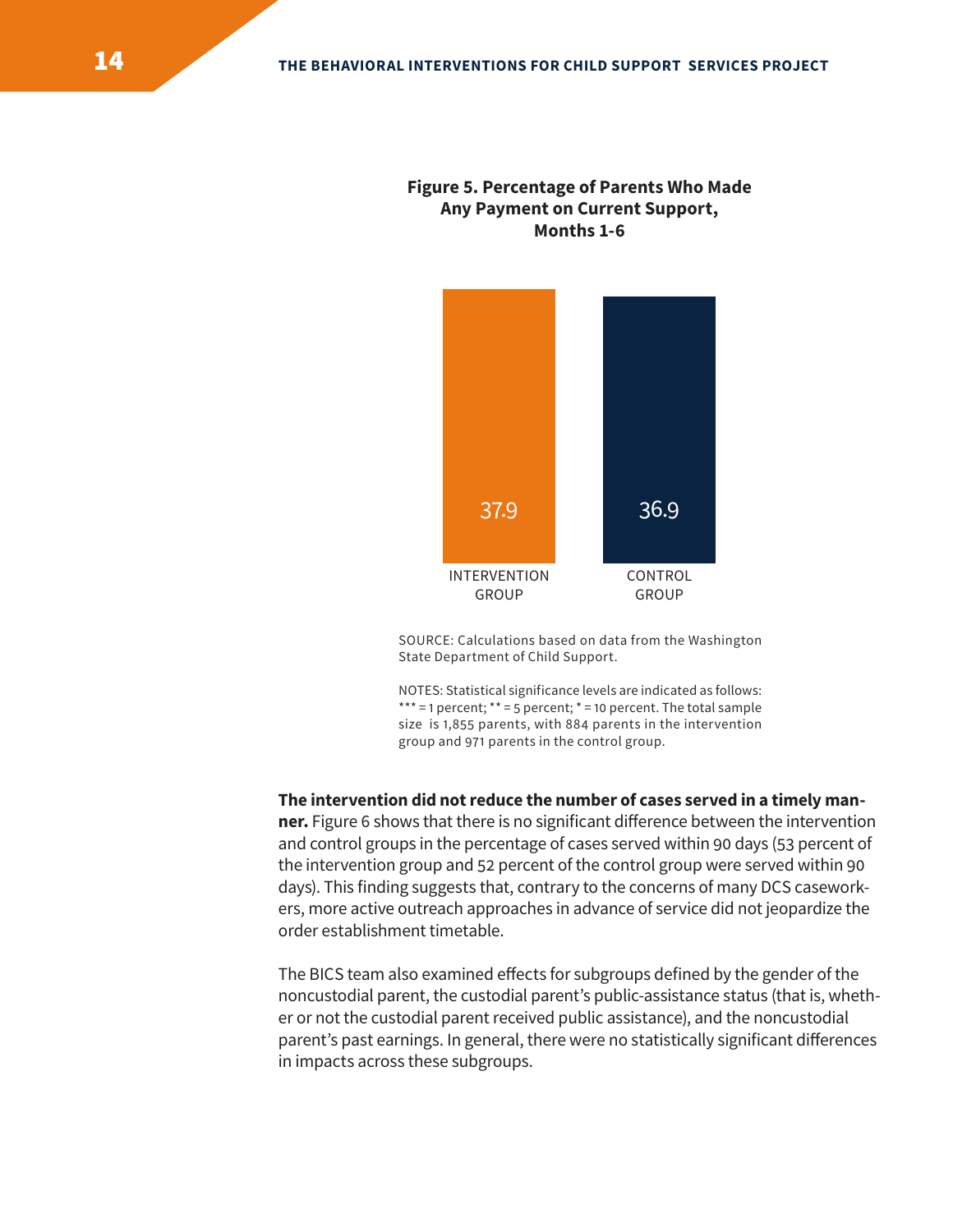## **Figure 6. Percentage of Parents Successfully Served Within 90 Days**



SOURCE: Calculations based on data from the Washington State Department of Child Support.

NOTES: Statistical significance levels are indicated as follows: \*\*\* = 1 percent;  $**$  = 5 percent;  $*$  = 10 percent. The total sample size is 1,855 parents, with 884 parents in the intervention group and 971 parents in the control group.

## IMPLEMENTATION

According to the BICS team's observations and discussions with DCS staff members and leaders, the intervention was largely implemented as planned, though making contact with parents was often difficult. This section details the implementation of the intervention, staff and parent perspectives on implementation, and a summary of the costs to implement the intervention.

Staff members who delivered the intervention were enthusiastic about having had the opportunity to increase their contact with parents early in the order establishment process. They appreciated being able to address parents' questions and concerns about Washington's child support program. Interviewed parents said they appreciated the approach of the BICS caseworkers, though this approach did not appear to influence their overall perceptions of DCS.

**Although there was little contact information available for many intervention group members, caseworkers attempted to reach most of them.** Only 35 percent of intervention group parents had valid phone numbers available in their case records, or phone numbers that could be located quickly when their cases were initially assigned to BICS caseworkers. However, BICS caseworkers conducted additional research and, when they could find phone numbers, tried to reach as many parents as possible. Overall, caseworkers attempted to call 82 percent of intervention group members.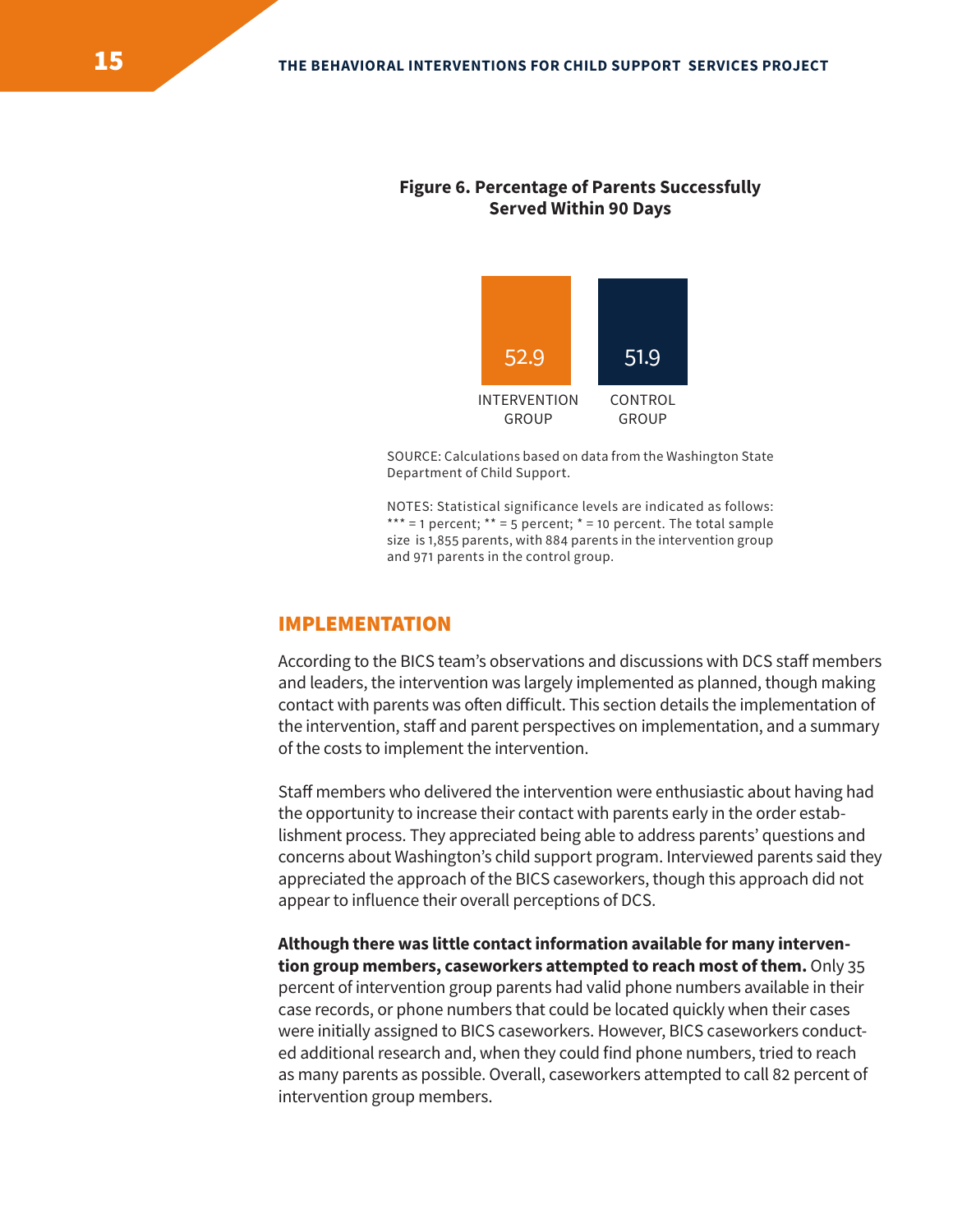**More than half of intervention group parents were reached during the study period.** As shown in Figure 7, BICS caseworkers made contact with 54 percent of the intervention group at some point. BICS caseworkers reached 36 percent of intervention group members through outgoing calls before service. Another 14 percent of parents in the intervention group called their BICS caseworkers after receiving either a voicemail or the follow-up letter. In addition, 21 percent of intervention group members called their caseworkers after they received the service package.**<sup>14</sup>**

**Participating staff members appreciated the more active, customer-oriented approach.** BICS caseworkers, who volunteered for this assignment, liked having the opportunity to engage with parents before their orders were established. In



#### **Figure 7. Telephone Contact with the Intervention Group**

SOURCE: Calculations based on data from a web-based tracking tool the Washington State Department of Child Support designed to track interactions with intervention-group parents.

NOTE: The call categories shown here do not sum to the total number of parents reached by phone because the same parent can appear in more than one category.

**14** The BICS team was not able to measure pre-service contact rates for members of the control group. Staff members interviewed before the intervention said that pre-service phone contact with parents was very rare; most parents who called DCS did so only after receiving the service package.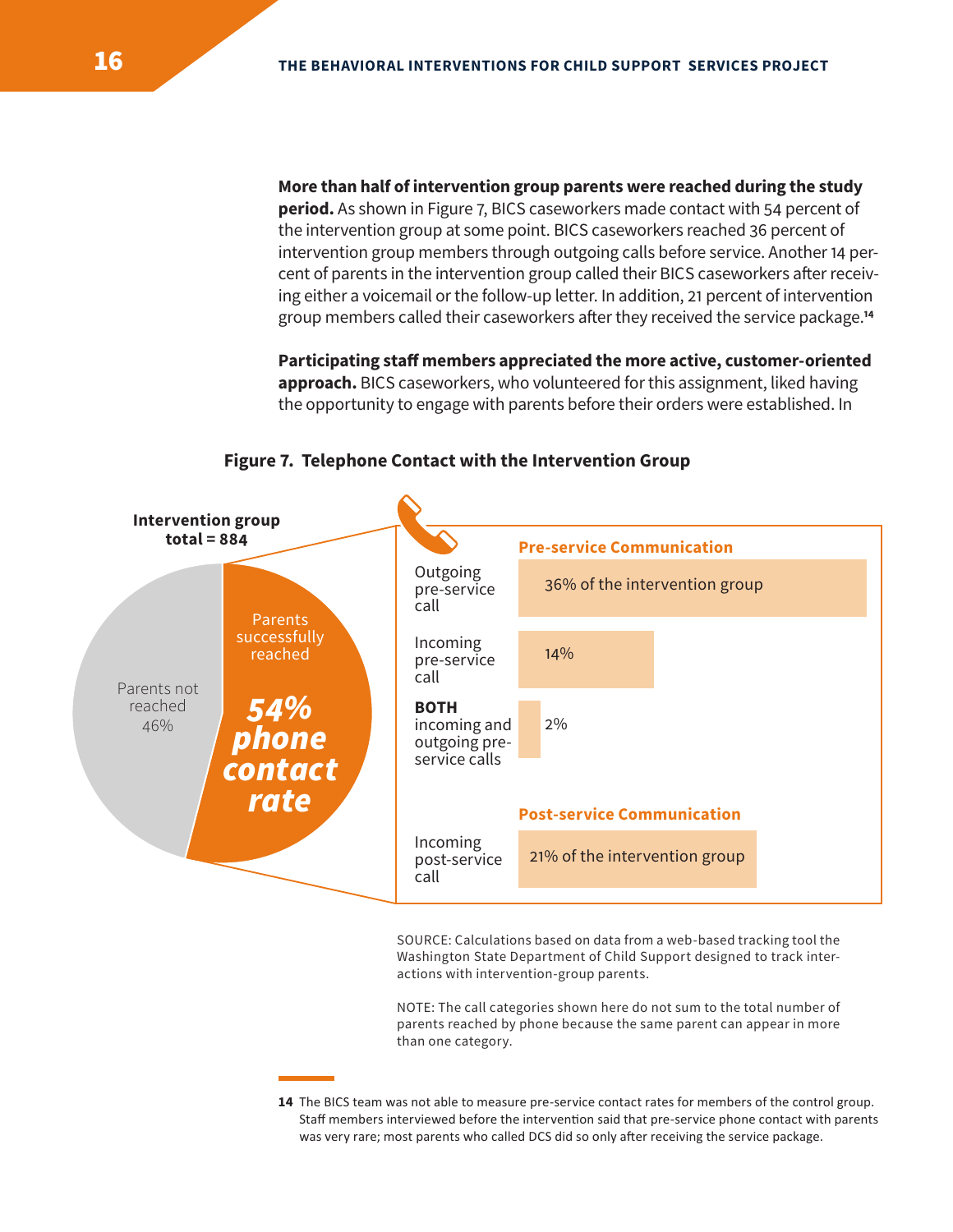interviews, they reported feeling that it allowed them to establish a more collegial, less adversarial dynamic. They found the intervention group parents they spoke with were receptive to the early engagement efforts. BICS caseworkers thought that their conversations with intervention group parents were also more cooperative after cases were established and moved to the enforcement stage.

**Pre-service calls did not typically yield new information that influenced the proposed order amounts.** DCS anticipated that pre-service calls might result in information that could inform proposed order calculations. For example, DCS hoped caseworkers might obtain more accurate income information from parents with irregular earnings histories. However, BICS caseworkers reported that pre-service calls with parents rarely resulted in changes to proposed order amounts, and that parents mostly provided information on informal support or visitation arrangements. DCS policy precludes caseworkers from changing proposed order amounts based on these factors, but this information could be considered by an administrative law judge if either parent requested a hearing after service occurred. BICS caseworkers emphasized the hearing request option for parents who shared this type of information. The increase in consent orders may also be related to parents providing additional information at or immediately before hearings with administrative law judges.

**Parents interviewed by the BICS team had a variety of reactions to the intervention.** The nine intervention group parents interviewed by the BICS team did not generally report positive perceptions of DCS. Some parents did not remember a pre-service call, and some interpreted a lack of ongoing communication from DCS as a lack of interest in their circumstances. Some parents felt the communication they had had with their specific caseworkers was positive. There were several aspects of the intervention that parents reported appreciating, including the ability to connect to their caseworkers by phone and how their caseworkers stressed neutrality and the importance of making contact with the caseworker if the parent's circumstances changed. However, most parents were frustrated by their order amounts and they felt that the agency processes that led to these amounts were unfair. Most parents felt their interactions with DCS had been stressful overall.

**Pre-service contact with parents took time, but it did not typically delay the service process.** BICS caseworkers found that making phone calls before parents were served was more labor-intensive than their usual procedures, and increased the amount of time they worked on new cases, since they waited to send the service package until they had made multiple attempts to reach a parent. However, the finding that the intervention had no impact on the time it took for parents to be served indicates that parents may have been more responsive to service packages, resulting in no change in the average amount of time between when a case opened and when successful service occurred.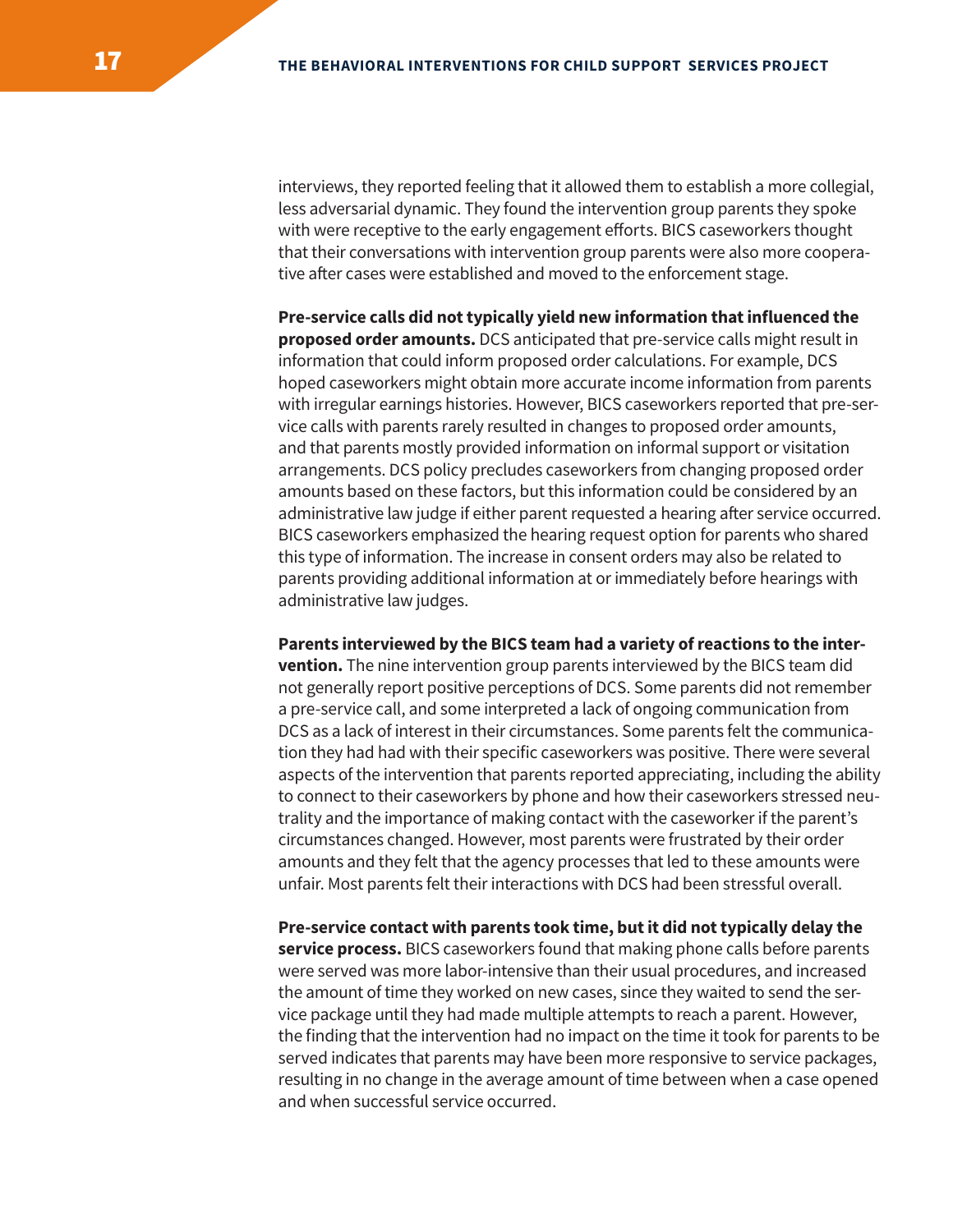**Intervention costs were low and largely reflected increased staff time.** The BICS team estimated that the net cost of the intervention was \$11.09 per intervention group member. This estimate includes the cost of the extra time that staff members spent attempting and conducting pre-service calls, preparing and sending follow-up letters, and preparing service packages with the added BICS cover sheet. The estimate also includes the costs of training staff members in the BICS intervention protocols and the costs of printing intervention materials. Most of the net cost (\$10.78) reflects the added labor costs associated with the intervention; printing costs were minimal.

## LESSONS AND NEXT STEPS

This intervention sought to increase parents' engagement in the order establishment process. DCS made fostering a more cooperative relationship with parents during the order establishment process its goal for this intervention. DCS staff members hoped achieving this goal would increase parents' trust of the child support agency, which may make parents more willing to comply with their orders.

The lack of impacts on most order establishment outcomes shows that this intervention had limited success in changing parents' behavior early in the order establishment process in the ways DCS and the BICS team hypothesized. It is also possible that the intervention may have had reduced effects because caseworkers only succeeded in making contact with 54 percent of the intervention group.

This intervention did not produce impacts on payments in the first six months, which indicates that the approach taken in this intervention does not necessarily translate into improved child support payments. There are several potential explanations for the lack of impacts on the payment outcomes. These results may be due in part to the lack of a specific payment-focused call to action or a clear implementation prompt related to making payments.**15** Another possibility is that nonpayment is due to issues that are not behavioral in nature, such as parents' ability to pay. Finally, the low contact rate may have also dampened payment outcomes.

This intervention did show that calling parents early in the process did not make it harder to serve them order establishment documents, contrary to the assumptions of many DCS staff members. It is an important program goal of child support agencies to serve parents effectively and quickly, so that they can establish orders and begin collecting payments. The results of this intervention demonstrate that early outreach does not make it more difficult to successfully serve parents in a timely manner.

**<sup>15</sup>** Implementation prompts, which are prompts to make a plan or take action, were included in BICS interventions in Texas and Colorado, for example. Briefs summarizing both of those interventions are available on the OCSE BICS website: www.acf.hhs.gov/css/grants/grant-updates-results/bics.